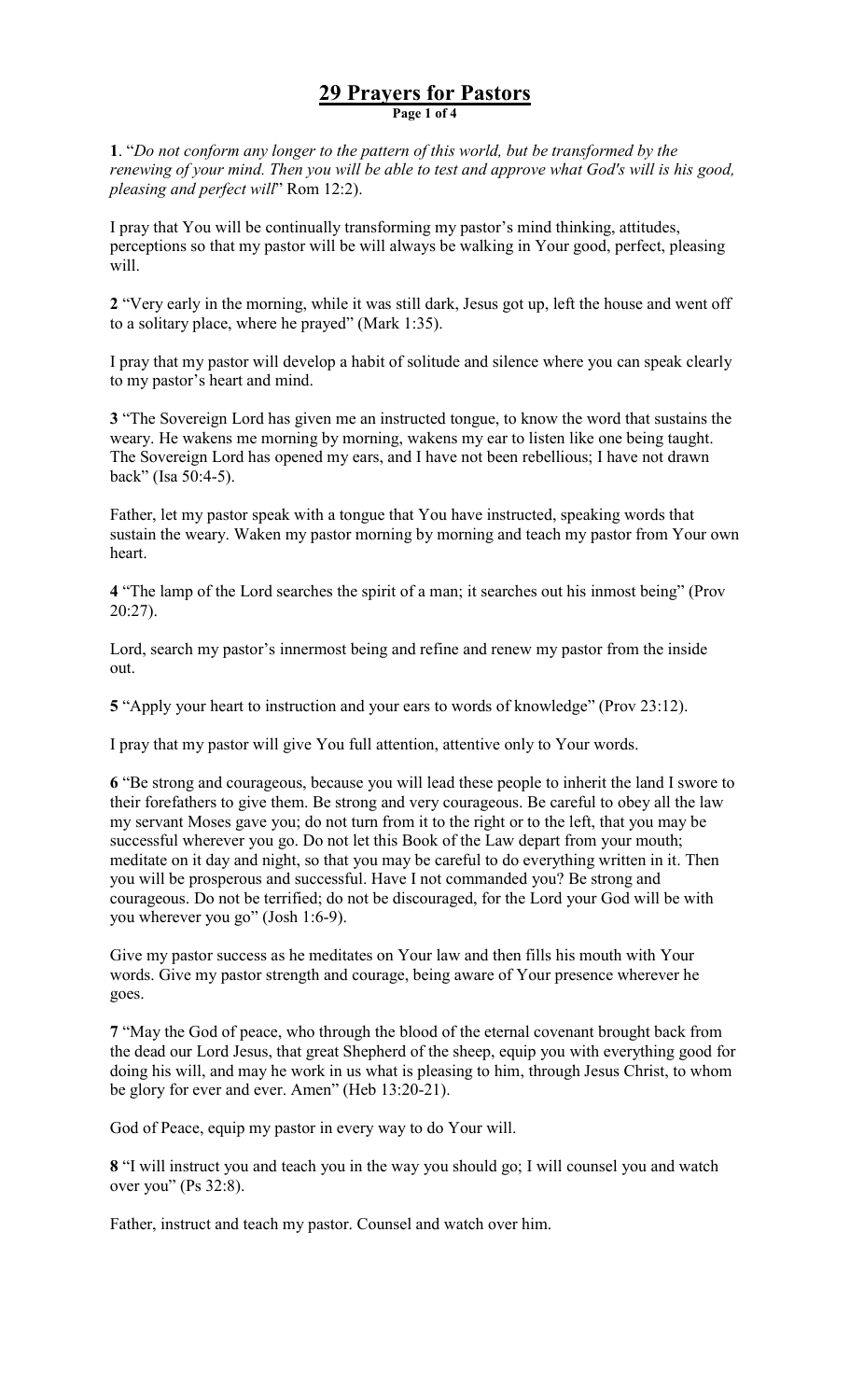## 29 Prayers for Pastors

Page 2 of 4

9 "Whether you turn to the right or to the left, your ears will hear a voice behind you, saying, 'This is the way; walk in it'" (Isa 30:21).

Holy Spirit, speak directly to my pastor and show my pastor your way for him.

10 "And David shepherded them with integrity of heart; with skillful hands he led them" (Ps 78:72).

Give my pastor a heart of integrity and grant him skill and insight as he shepherds those in his care.

11 "Be self-controlled and alert. Your enemy the devil prowls around like a roaring lion looking for someone to devour. Resist him, standing firm in the faith, because you know that your brothers throughout the world are undergoing the same kind of sufferings" (1 Peter 5:8- 9).

In the Name of Jesus, I stand against the enemy's schemes in my pastor's life. I pray that You will provide my pastor the inner strength and spiritual power to stand firm, resisting the devil.

12 "May I never boast except in the cross of our Lord Jesus Christ, through which the world has been crucified to me, and I to the world" (Gal 6:14-15).

Father, teach my pastor the power of the cross to crucify flesh, dying to the world's false promises. Keep my pastor from the pride that the enemy would like to develop in him, and may he boast only in the work of the cross in his life.

13 "Do your best to present yourself to God as one approved, a workman who does not need to be ashamed and who correctly handles the word of truth" (2 Tim 2:15).

I ask that Your Holy Spirit will teach my pastor all truth and keep him from error and false teaching.

14 "Pray that I may proclaim it clearly, as I should" (Col 4:5).

- Father, I pray for my pastor as he prepares his messages that You will give him just the right words and illustrations to communicate effectively to Your people.
- 15 "Our gospel came to you not simply with words, but also with power, with the Holy Spirit and with deep conviction. You know how we lived among you for your sake. You became imitators of us and of the Lord" (1 Thess 1:5-6).

I pray that my pastor will speak the messages You give him to speak with power, with the Holy Spirit, and with deep conviction. I pray that his message will be fleshed out as he lives his life openly before Your people. Protect him from hypocrisy.

16 "May the God of hope fill you with all joy and peace as you trust in him, so that you may overflow with hope by the power of the Holy Spirit" (Rom 15:13).

Lord, I ask You to fill my pastor with Your joy and peace and that my pastor will trust in You more fully each day. I pray that the result will be that my pastor overflows with hope and peace to the congregation You have entrusted to him.

17 "Keep watch over yourselves and all the flock of which the Holy Spirit has made you overseers. Be shepherds of the church of God, which he bought with his own blood" (Acts 20:28-29).

Father, Give my pastor a great love for Your church, and discernment to be watchful over his own life for the church's sake.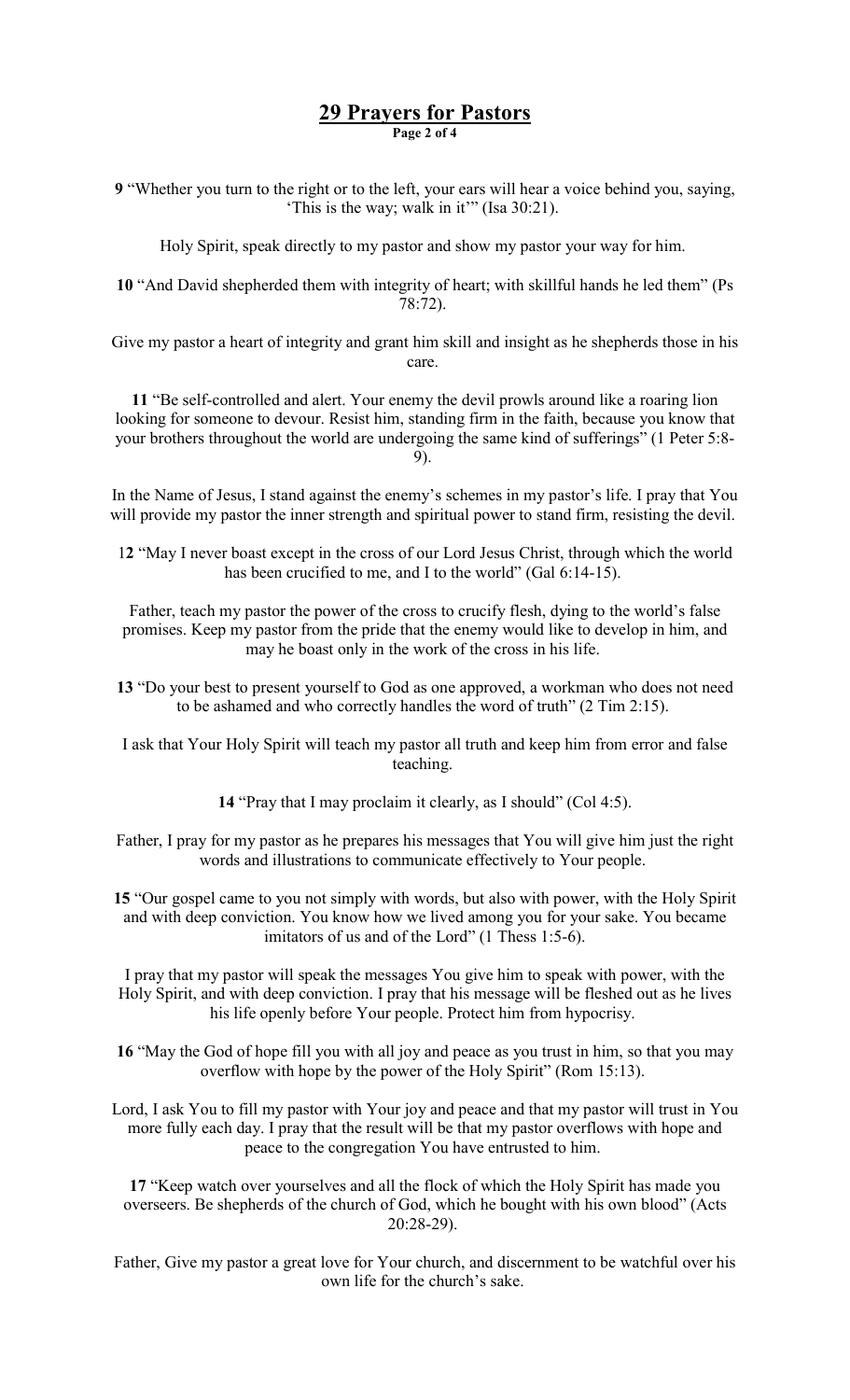## 29 Prayers for Pastors

Page 3 of 4

18 "But if you suffer for doing good and you endure it, this is commendable before God. To this you were called, because Christ suffered for you, leaving you an example, that you should follow in his steps. 'He committed no sin, and no deceit was found in his mouth.' When they hurled their insults at him, he did not retaliate; when he suffered, he made no threats. Instead, he entrusted himself to him who judges justly. " (1 Peter 2:20-24)

Lord, I pray that You will comfort my pastor when he endures criticism and harsh judgment. Give Him an increased outpouring of Your Spirit to respond in the power of the indwelling Christ.

19 "Let your eyes look straight ahead, fix your gaze directly before you. Make level paths for your feet and take only ways that are firm. Do not swerve to the right or the left; keep your foot from evil" (Prov 4:25-27).

I ask that my pastor will be empowered to keep his spiritual eyes fixed on You and will follow You only.

20 "… And will give our attention to prayer and the ministry of the word" (Acts 6:4).

I pray that You will bring the right workers and place them in the right ministries so that my pastor has the freedom to be a person of the Word and of prayer. I pray that You will create in my pastor a passion for Your presence and Your Word.

21 "I meditate on your precepts and consider your ways. I delight in your decrees; I will not neglect your word" (Ps 119:15-16).

I pray that my pastor will not neglect Your Word, and will find his delight in Your decrees. As he meditates on Your Word, I ask You to give him fresh insight into the depths of Your Word.

22 "Your statutes are my delight; they are my counselors" (Ps 119:24).

May my pastor receive direction and wisdom from Your living, active Word. I pray that Your Word will be to my pastor an ever-living source of insight.

23 "Finally, be strong in the Lord and in his mighty power. Put on the full armor of God so that you can take your stand against the devil's schemes. For our struggle is not against flesh and blood, but against the rulers, against the authorities, against the powers of this dark world and against the spiritual forces of evil in the heavenly realms. Therefore put on the full armor of God, so that when the day of evil comes, you may be able to stand your ground, and after you have done everything, to stand. Stand firm then, with the belt of truth buckled around your waist, with the breastplate of righteousness in place, and with your feet fitted with the readiness that comes from the gospel of peace. In addition to all this, take up the shield of faith, with which you can extinguish all the flaming arrows of the evil one. Take the helmet of salvation and the sword of the Spirit, which is the word of God. And pray in the Spirit on all occasions with all kinds of prayers and requests. With this in mind, be alert and always keep on praying for all the saints" (Eph 6:10-18).

I pray that my pastor will be empowered to stand against the devil's schemes. I cover him with all the armor of God, each piece a description of Jesus Himself.

24 "Above all else, guard your heart, for it is the wellspring of life" (Prov 4:23).

I pray that my pastor will guard his heart and watch carefully what enters there, so the wellspring will not be poisoned. Father, clean out any pollution that may have found foothold in his heart.